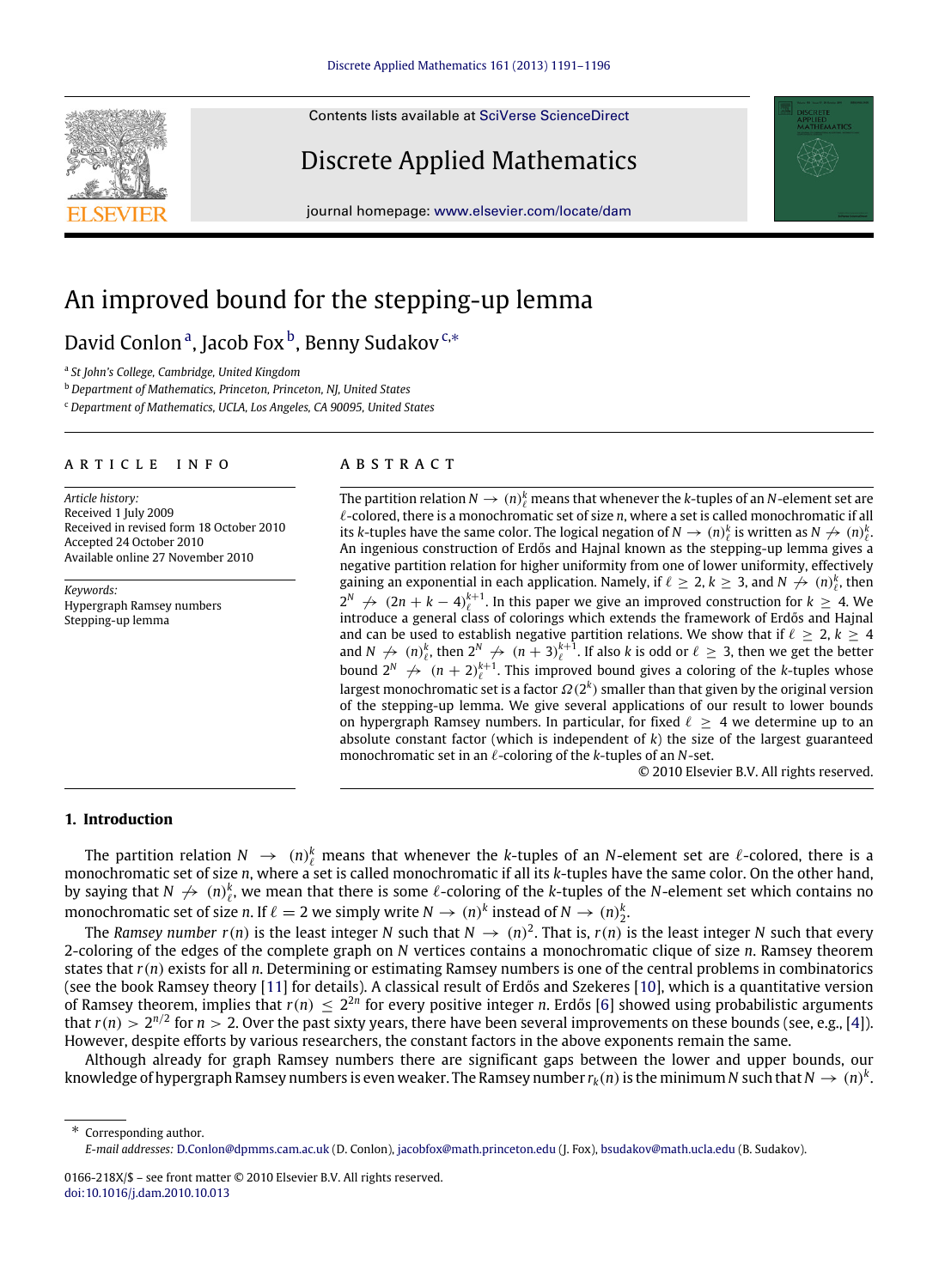That is, *rk*(*n*) is the least *N* such that every 2-coloring of the *k*-tuples of an *N*-element set contains a monochromatic set of size *n*, where a set is called monochromatic if all its *k*-tuples have the same color. Erdős et al. [\[9\]](#page-5-3) showed that there are positive constants *c* and *c* ′ such that

$$
2^{cn^2} < r_3(n) < 2^{2^{c'n}}.
$$

They also conjectured that  $r_3(n)>2^{2^{cn}}$  for some constant  $c>0$  and Erdős (see, e.g. [\[3\]](#page-4-1)) offered a \$500 reward for a proof. Similarly, for  $k \geq 4$ , there is a difference of one exponential between known upper and lower bounds for  $r_k(n)$ , i.e.,

 $t_{k-1}(c2^{-k}n^2) \leq r_k(n) \leq t_k(c'n),$ 

where the tower function  $t_k(x)$  is defined by  $t_1(x) = x$  and  $t_{i+1}(x) = 2^{t_i(x)}$ .

The proof of the lower bound is a corollary of the following lemma of Erdős and Hajnal, known as the stepping-up lemma (see e.g. [\[11\]](#page-5-0)).

<span id="page-1-0"></span>**Theorem 1** (*Stepping-up Lemma*). If  $k \geq 3$  and  $N \nrightarrow (n)_{\ell}^k$ , then  $2^N \nrightarrow (2n + k - 4)_{\ell}^{k+1}$ .

By starting with the negative partition relation 2<sup>n<sup>2</sup>/6</sup>  $\not\to$   $(n)^3$ , which follows by considering a random 2-coloring of the triples of an *N*-set, after *k* − 3 iterations of the stepping-up lemma, we have  $t_{k-1}$ ( $n^2/6$ )  $\to (2^{k-3}n - k + 3)^k$ .

There is also a way to step up from  $k = 2$  to  $k = 3$ , but, in doing so, the number of colors jumps from 2 to 4. However, the benefit from stepping up from  $k = 2$  is that already for four colors we know the correct height for the tower function. In particular, Erdős and Hajnal showed that there exist constants *c* and *c* ′ such that

$$
2^{2^{cn}} \leq r_3(n; 4) \leq 2^{2^{c'n}},
$$

where  $r_k(n; \ell)$  is the minimum N such that every  $\ell$ -coloring of the k-tuples of an N-element set contains a monochromatic subset of size *n*. The relevant variant of the stepping-up lemma is as follows.

**Theorem 2** (*Stepping-up Lemma for k* = 2). If  $N \nrightarrow (n)^2$ , then  $2^N \nrightarrow (n+1)^3_4$ .

Using the negative partition relation  $2^{n/2} \not\to (n)^2$ , this gives  $t_3(n/2) \not\to (n+1)_4^3$ . Through  $k-3$  applications of [Theorem 1,](#page-1-0) we have  $t_k(n/2) \nrightarrow (2^{k-3}(n+1) - k + 3)_4^k$ . Thus the 4-color Ramsey number satisfies

$$
t_k(c2^{-k}n) < r_k(n; 4) < t_k(c'n), \tag{1}
$$

where *c* and *c'* are absolute constants. Satisfying as this result may be, one rather annoying aspect remains: the exponential dependence on *k* of the factor of *n* in the lower bound. We show here that this dependence on *k* can be removed. In particular, for fixed  $\ell \geq 4$ , up to an absolute constant factor, we know the size of the largest guaranteed monochromatic set an  $\ell$ coloring of the *k*-tuples of an *N*-set must have. We accomplish this by improving the bound in the stepping-up lemma.

<span id="page-1-2"></span>**Theorem 3.** Suppose  $k \geq 4$  and  $N \nrightarrow (n)_\ell^k$ . We have  $2^N \nrightarrow (n+3)_\ell^{k+1}$ . If k is odd or  $\ell \geq 3$ , we have the better bound  $2^N \nrightarrow (n+2)_{\ell}^{k+1}$ .

This theorem implies that for all  $k$  and  $n > 3k$  the 4-color Ramsey number satisfies

$$
r_k(n; 4) > t_k(cn), \tag{2}
$$

<span id="page-1-3"></span><span id="page-1-1"></span>

where  $c > 0$  is an absolute constant. This bound improves on the lower bound in [\(1\)](#page-1-1) and is tight apart from the absolute constant factor *c*. The lower bound in [\(1\)](#page-1-1) for  $k = 4$  shows that  $N \nrightarrow (n/3)_4^4$ , where  $N = t_4$ (*cn*) and  $c > 0$  is an absolute constant. After *k* − 4 iterations of [Theorem 3,](#page-1-2) we get  $t_{k-4}(N) \nrightarrow (n/3 + 2(k-4))_4^k$ . Substituting in  $n \geq 3k$  and  $N = t_4$ (*cn*), we obtain [\(2\).](#page-1-3) The lower bound [\(2\)](#page-1-3) also holds for any number  $\ell \geq 4$  of colors instead of 4 as trivially  $r_k(n;\ell) \geq r_k(n;\ell')$  if  $\ell \geq \ell'$ , and the upper bound in [\(1\)](#page-1-1) holds with the same proof for any fixed number  $\ell \geq 4$  of colors instead of 4. The largest guaranteed monochromatic set in a 4-coloring of the *k*-tuples of an *N*-element set has size *N* if *N* < *k*, has size between *k* and 3*k* if  $k < N < t_k(c3k)$ , and has size on the order of the  $(k-1)$ -fold logarithm of *N* if  $N > t_k(c3k)$ . This determines the size of the largest guaranteed monochromatic set in such a coloring up to an absolute constant factor. [Theorem 3](#page-1-2) also allows us to improve the lower bound for two colors for *n* ≥ 3*k* to

$$
r_k(n) \ge t_{k-1}(cn^2),
$$

where  $c > 0$  is an absolute constant.

The off-diagonal partition relation  $N \to (n_i)_{i<\ell}^k$  means that whenever the *k*-tuples of an *N*-element set are  $\ell$ -colored with colors 0, 1, . . . ,  $\ell-1$ , there is a color *i* and a monochromatic set in color *i* of size  $n_i$ . The off-diagonal version of the stepping-up lemma of Erdős and Hajnal asserts that if  $k\geq 3$  and  $N\not\to (n_i)_{i<\ell}^k$ , then  $2^N\not\to (2n_i+k-4)_{i<\ell}^{k+1}.$  Our main result is the following extension of [Theorem 3.](#page-1-2)

<span id="page-1-4"></span>**Theorem 4.** Suppose  $k \geq 4$  and  $N \nrightarrow (n_i)_{i < \ell}^k$ .

1. If  $\ell \geq 2$ , letting  $n'_i = n_i + 3$  for  $i = 0, 1$  and  $n'_i = n_i + 1$  for  $2 \leq i < \ell$ , then  $2^N \nrightarrow (n'_i)_{i < \ell}^{k+1}$ .

- 2. If  $\ell \geq 2$  and k is odd, letting  $n'_i = n_i + 2$  for  $i = 0, 1$  and  $n'_i = n_i + 1$  for  $2 \leq i < \ell$ , then  $2^N \nrightarrow (n'_i)_{i < \ell}^{k+1}$ .
- 3. If  $\ell \geq 3$ , letting  $n'_i = n_i + 2$  for  $i = 0, 1, 2$ , and  $n'_i = n_i + 1$  for  $3 \leq i < \ell$ , then  $2^N \not\rightarrow (n'_i)_{i < \ell}^{k+1}$ .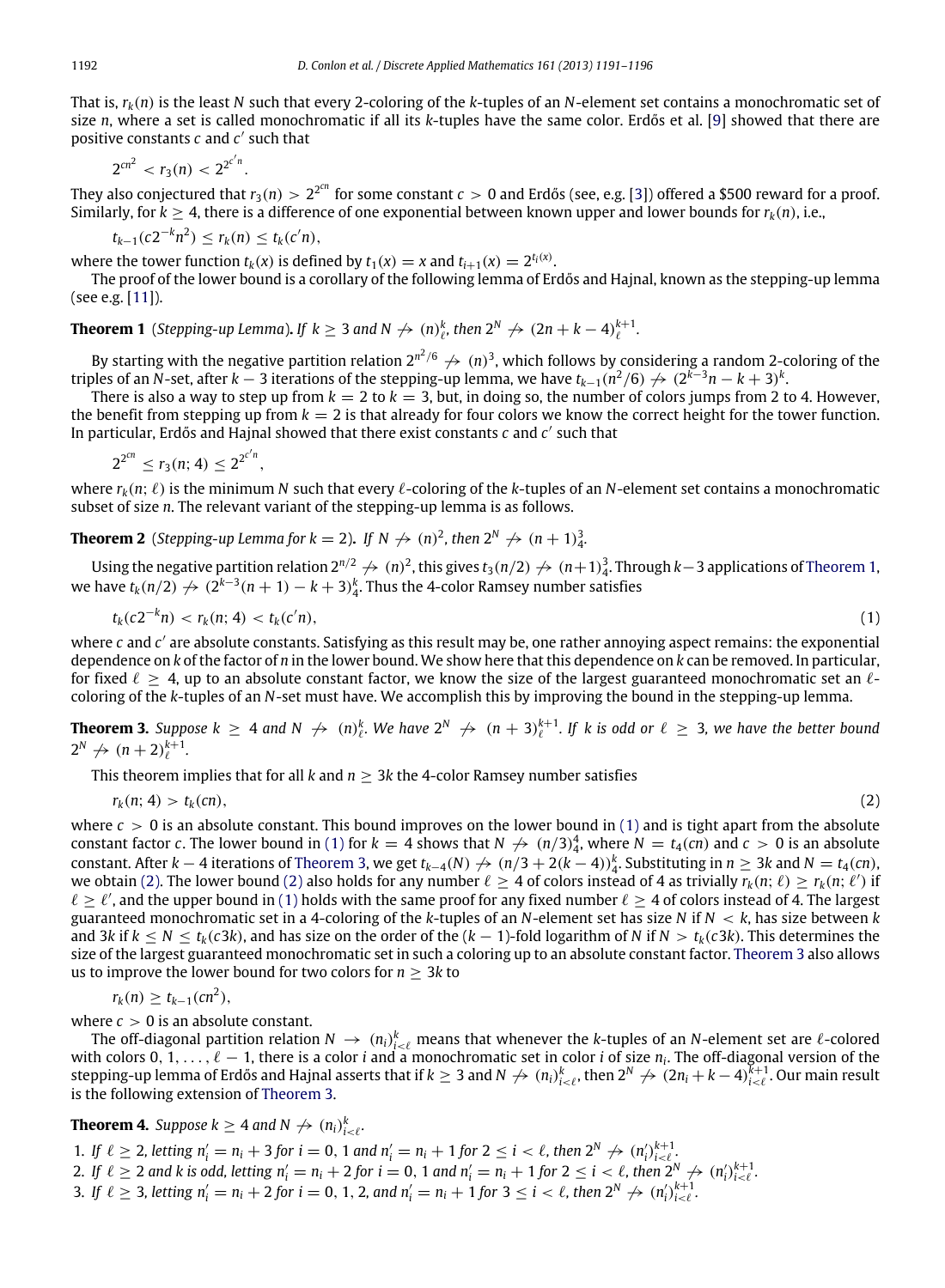Off-diagonal hypergraph Ramsey numbers have also received much interest. The Ramsey number *rk*(*s*, *n*)is the minimum *N* such that every red–blue coloring of the *k*-tuples of an *N*-set contains a red *s*-set or a blue *n*-set. For *k* = 2, after several successive improvements, it is known (see [\[1,](#page-4-2)[2](#page-4-3)[,12,](#page-5-4)[13\]](#page-5-5)) that there are constants  $c_1$ ,  $c_2$  such that for fixed  $s \geq 3$ ,

$$
c_1 \frac{n^{(s+1)/2}}{\log^t n} \le r_2(s, n) \le c_2 \frac{n^{s-1}}{\log^{s-2} n},\tag{3}
$$

where  $t = (s^2 - s - 4)/(2s - 4)$ .

Erdős and Hajnal [\[8\]](#page-5-6) gave a simple construction showing that  $r_3(4, n) \geq 2^{cn}$ . They further conjectured that  $\lim_{n\to\infty}\frac{\log r_3(4,n)}{n}=\infty$ . The authors [\[5\]](#page-5-7) recently settled this conjecture. They also improved on the lower and upper bounds for  $r_3(s, n)$ . For  $s = 4$ , they show that there are positive constants  $c_1$  and  $c_2$  such that

$$
n^{c_1 n} \leq r_3(4, n) \leq n^{c_2 n^2}
$$

Using the off-diagonal stepping-up lemma of Erdős and Hajnal, it follows from the above result that for  $s\geq 2^{k-1}-k+3,$ 

$$
r_k(s, n) \ge t_{k-1}(c2^{-k}n \log n).
$$

.

In the other direction, it follows from the results in [\[5\]](#page-5-7) that  $r_k(s, n) \le t_{k-1}(c'n^{s-k+1}\log n)$  for  $s \ge k+1$  and n sufficiently large. This leads to the following interesting question: what is the minimum  $s = s(k)$  for which  $r_k(s, n)$  grows at least as a tower function of height  $k - 1$  in  $n$ ? As in the cases  $k = 2, 3$ , it is natural to conjecture that  $s(k) = k + 1$ . However, the original stepping-up lemma only gives *s*(*k*) ≤ 2 *<sup>k</sup>*−<sup>1</sup> − *k* + 3. Our improved stepping-up lemma gives the linear upper bound *s*(*k*) ≤  $\lceil \frac{5}{2}k \rceil - 3$  for  $k \geq 4$ . Indeed, starting from *s*(4) ≤ 7, we have *s*(*k* + 1) ≤ *s*(*k*) + 3 from the first part of [Theorem 4,](#page-1-4) and we have the better bound  $s(k + 1) \leq s(k) + 2$  for *k* odd from the second part of [Theorem 4.](#page-1-4) This is a step toward the conjectured bound  $s(k) = k + 1$ .

Partition relations with infinite cardinals have an important role in modern set theory and there is an analogous steppingup lemma for partition relations with infinite cardinals. The still open problem of improving the bound given by the steppingup lemma for infinite cardinals was raised by Erdős and Hajnal (see [\[7\]](#page-5-8)). However, we do not investigate this problem here.

## **2. Step-up colorings**

Here we construct a large family of colorings from which we derive negative partition relations in the next section. The coloring given by Erdős and Hajnal to prove the stepping-up lemma is a particularly simple coloring in this family.

Suppose  $\phi:{N\choose k}\to\{0,\ldots,\ell-1\}$  is an  $\ell$ -coloring of the  $k$ -tuples of an  $N$ -set such that for  $0\leq i\leq \ell-1,$  there is no monochromatic *ni*-set in color *i*. Let

$$
T = \{(\gamma_1,\ldots,\gamma_N): \gamma_i = 0 \text{ or } 1\}.
$$

Let P denote the family of nonempty subsets of  $\{2, \ldots, k-1\}$  and  $\alpha$  a function  $\alpha : \mathcal{P} \times \{0, 1\} \to \{0, \ldots, \ell-1\}$ . The main goal of this section is to define a coloring  $C = C_{\phi,\alpha}: T \to \{0, \ldots, \ell-1\}$ . We show in the next section that, for certain choices of  $\alpha$ , if  $\phi$  has no large monochromatic set, then *C* also has no large monochromatic set.

If  $\epsilon = (\gamma_1, \ldots, \gamma_N)$ ,  $\epsilon' = (\gamma'_1, \ldots, \gamma'_N)$  and  $\epsilon \neq \epsilon'$ , define

$$
\delta(\epsilon,\epsilon') = \max\{i : \gamma_i \neq \gamma'_i\},\
$$

that is,  $\delta(\epsilon, \epsilon')$  is the largest coordinate at which they differ. Given this, we can define an ordering on *T*, saying that

$$
\epsilon < \epsilon' \quad \text{if } \gamma_i = 0, \ \gamma'_i = 1, \n\epsilon' < \epsilon \quad \text{if } \gamma_i = 1, \ \gamma'_i = 0,
$$

where  $i = \delta(\epsilon, \epsilon')$ . Equivalently, associate to any  $\epsilon$  the number  $b(\epsilon) = \sum_{i=1}^{N} \gamma_i 2^{i-1}$ . The ordering then says simply that  $\epsilon < \epsilon'$  if and only if  $b(\epsilon) < b(\epsilon')$ .

We will further need the following two properties of the function  $\delta$  which one can easily prove.

(a) If  $\epsilon_1 < \epsilon_2 < \epsilon_3$ , then  $\delta(\epsilon_1, \epsilon_2) \neq \delta(\epsilon_2, \epsilon_3)$  and (b) if  $\epsilon_1 < \epsilon_2 < \cdots < \epsilon_p$ , then  $\delta(\epsilon_1, \epsilon_p) = \max_{1 \le i \le p-1} \delta(\epsilon_i, \epsilon_{i+1}).$ 

In particular, these properties imply that there is a unique index *i* which achieves the maximum of  $\delta(\epsilon_i, \epsilon_{i+1})$ . Indeed, suppose that there are indices  $i < i'$  such that

$$
m = \delta(\epsilon_i, \epsilon_{i+1}) = \delta(\epsilon_{i'}, \epsilon_{i'+1}) = \max_{1 \le j \le p-1} \delta(\epsilon_j, \epsilon_{j+1}).
$$

Then, by property (b) we also have that  $m = \delta(\epsilon_i, \epsilon_{i'}) = \delta(\epsilon_{i'}, \epsilon_{i'+1})$ . This contradicts property (a) since  $\epsilon_i < \epsilon_{i'} < \epsilon_{i'+1}$ .

We are now ready to color the complete  $(k + 1)$ -uniform hypergraph on the set *T*. If  $\epsilon_1 < \cdots < \epsilon_{k+1}$ , for  $1 \le i \le k$ , let  $\delta_i = \delta(\epsilon_i, \epsilon_{i+1})$ . Notice that  $\delta_i$  is different from  $\delta_{i+1}$  by property (a). If  $\delta_1, \ldots, \delta_k$  form a monotone sequence (increasing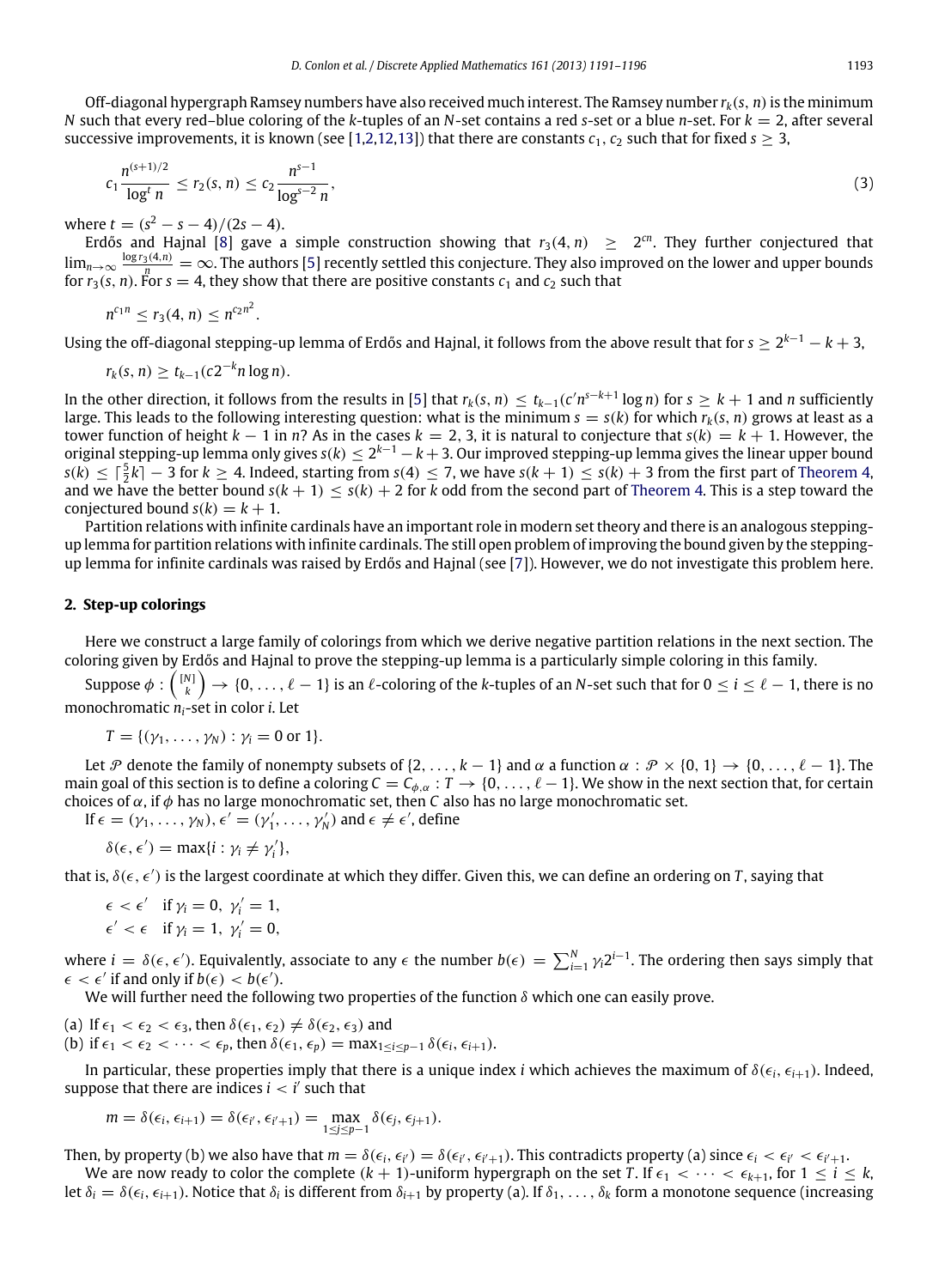or decreasing), then let  $C(\{\epsilon_1, \ldots, \epsilon_{k+1}\}) = \phi(\{\delta_1, \ldots, \delta_k\})$ . That is, we color this  $(k+1)$ -tuple of  $\epsilon$ 's by the color of the *k*-tuple of the  $\delta$ 's. So suppose  $\delta_1, \ldots, \delta_k$  is not monotone.

For  $2 \le i \le k-1$ , we say that *i* is a *local maximum* if  $\delta_{i-1}\langle\delta_i\rangle\delta_{i+1}$ , and *i* is a *local minimum* if  $\delta_{i-1} > \delta_i < \delta_{i+1}$ . We say that *i* is a local *extremum* if it is a local minimum or a local maximum. If  $\delta_1, \ldots, \delta_k$  is not monotone, then, by property (a), this sequence has a local extremum. Let  $S=\{i_1,\dots,i_d\}_<$  denote the local extrema labeled in increasing order. The number  $i_j$  is the *location* of the *j*th local extremum. Note that the *type of local extremum* (maximum or minimum) of *i<sup>j</sup>* and *ij*+<sup>1</sup> is different for  $1 \le j \le d - 1$ . That is, the type of local extremum alternates. We can now define the desired coloring:

$$
C(\{\epsilon_1, \ldots, \epsilon_{k+1}\}) = \begin{cases} \alpha(S, 0) & \text{if } i_1 \text{ is a local minimum} \\ \alpha(S, 1) & \text{if } i_1 \text{ is a local maximum.} \end{cases}
$$
(4)

Note that the domain of α has size 2<sup>k−1</sup> — 2, so there are  $\ell^{2^{k-1}-2}$  different choices for α. That is quite a lot of possible  $\alpha$  to choose from! However, some choices are clearly more useful than others. For example, they may give better negative partition relations, or may be simpler to define or analyze. The coloring used by Erdős and Hajnal in their proof of the stepping-up lemma is given by taking  $\alpha$  to be the projection map onto the second coordinate. That is, they take  $\alpha(S, i) = i$ for all  $S \in \mathcal{P}$  and  $i \in \{0, 1\}$ .

We next define two more particular functions  $\alpha$  which we use to establish negative partition relations. In the first coloring, the color of a  $(k + 1)$ -tuple is determined by the parity of the location and the type of the first local extremum. Define the coloring  $\alpha_1 : \mathcal{P} \times \{0, 1\} \rightarrow \{0, 1, \ldots, \ell - 1\}$  as follows:

$$
\alpha_1(S, i) = i_1 + i \pmod{2},
$$

where  $i_1$  is the least element of *S*. Note that  $\alpha_1$  takes only the values 0 and 1 in its image, but the size of its range is  $\ell$ . If  $(\delta_1, \ldots, \delta_k)$  is not monotone, the coloring *C* of  $\{\epsilon_1, \ldots, \epsilon_{k+1}\}\$  we get from  $\alpha_1$  is given by

<span id="page-3-0"></span>
$$
C(\{\epsilon_1, \ldots, \epsilon_{k+1}\}) = \begin{cases} 0 & \text{if } i_1 \text{ is even and a local min. or is odd and a local max} \\ 1 & \text{if } i_1 \text{ is even and a local max. or is odd and a local min.} \end{cases}
$$
(5)

There are many more colorings similar to  $\alpha_1$  which we can define that are useful in establishing negative partition relations. To do so, we will consider proper colorings of a graph *Gk*, which we define next. Let *G<sup>k</sup>* be the graph with vertex set {2, . . . , *k*−1} × {0, 1}, where (2, 0) is adjacent to (2, 1), (*j*, *i*) is adjacent to (*j*+1, *i*) for 2 ≤ *j* ≤ *k*−2, (2, 0) is adjacent to (*k* − 1, 1), and (2, 1) is adjacent to (*k* − 1, 0). The graph *G<sup>k</sup>* is bipartite if and only if *k* is odd, and is always 3-colorable. If *k* is odd, the coloring  $\chi(j, i) = j + i$ (mod 2) is a proper coloring, i.e., adjacent vertices get different colors. Let  $\chi$  be a proper coloring of the vertices of  $G_k$  with colors 0, 1, . . . ,  $\ell-1$ . Define the coloring  $\alpha_\chi : \mathcal{P} \times \{0, 1\} \to \{0, 1, \ldots, \ell-1\}$  as follows:

$$
\alpha_{\chi}(S, i) = \chi(i_1, i),
$$

where  $i_1$  is the smallest element of *S*. Note that if *k* is odd,  $\alpha_1$  is of the form  $\alpha_\chi$ , with  $\chi(j, i) = j + i$  (mod 2).

In the next section, we show that the coloring *C* with  $\alpha = \alpha_1$  demonstrates the first part of [Theorem 4.](#page-1-4) We then use a coloring *C* with  $\alpha$  of the form  $\alpha_{\chi}$  to establish the second and third parts of [Theorem 4.](#page-1-4)

## **3. Proof of [Theorem 4](#page-1-4)**

Here we prove [Theorem 4.](#page-1-4) We first prove Part 1 of the theorem, which states that if  $k\geq4$ ,  $\ell\geq2$ , and  $N\not\to(n_i)_{i<\ell}^k,$ letting  $n'_i=n_i+3$  for  $i=0,1$  and  $n'_i=n_i+1$  for  $2\leq i<\ell$ , then  $2^N\not\rightarrow (n'_i)_{i<\ell}^{k+1}$ . We then prove Parts 2 and 3 of [Theorem 4.](#page-1-4)

**Proof of Theorem 4, Part 1.** Suppose  $\phi:\binom{[N]}{k}\to\{0,\ldots,\ell-1\}$  is an  $\ell$ -coloring of the *k*-tuples of an *N*-set such that for  $0 \le i \le \ell - 1$ , there is no monochromatic  $n_i$ -set in color *i*. Let

$$
T = \{(\gamma_1,\ldots,\gamma_N): \gamma_i = 0 \text{ or } 1\}.
$$

We show that the coloring  $C: T \to \{0, \ldots, \ell-1\}$  defined as  $C = C_{\phi, \alpha_1}$  from the previous section demonstrates the negative partition relation  $2^N \nrightarrow (n'_i)_{i < \ell}^{k+1}$ .

We use the following simple observation several times. If we have a monochromatic clique with *n* vertices  $\{\epsilon_1, \ldots, \epsilon_n\}$ labeled in increasing order whose  $\delta$ 's are monotone, then in coloring  $\phi$  the  $\delta$ 's are the vertices of a monochromatic clique of size  $n-1$  in the same color. This holds since we color each  $(k+1)$ -tuple of  $\epsilon$ 's whose  $\delta$ 's are monotone by the color of the  $k$ -tuple of the  $\delta$ 's.

Suppose for contradiction that we have a monochromatic clique with vertices  $\{\epsilon_1,\dots,\epsilon_{n'_j}\}$  of size  $n'_j$  in color *j* labeled in increasing order. From the above observation, there can be no monotone consecutive sequence of δ's of length *n<sup>j</sup>* . In particular, if  $j > 1$ , since the only  $(k + 1)$ -tuples with color *j* are those whose string of  $\delta$ 's are monotone, there is no monochromatic clique of size  $n_j + 1 = n'_j$  in color *j*. So we may suppose  $j = 0$  or 1. By symmetry, we may suppose  $j = 0$ . Recall that  $n'_0=n_0+3$ . As the sequence  $\delta_1,\ldots,\delta_{n_0}$  cannot be monotone, there is a first local extremum  $e_1\leq n_0-1$ .

*Case* 1: The first local extremum  $e_1$  satisfies  $e_1 > 2$ . We claim that, if  $e_1 < k$ , then the  $(k + 1)$ -tuples  $(\epsilon_1, \ldots, \epsilon_{k+1})$ and  $(\epsilon_2, \ldots, \epsilon_{k+2})$  have different colors. On the other hand, if  $e_1 \geq k$ , then the  $(k+1)$ -tuples  $(\epsilon_{e_1-k+2}, \ldots, \epsilon_{e_1+2})$  and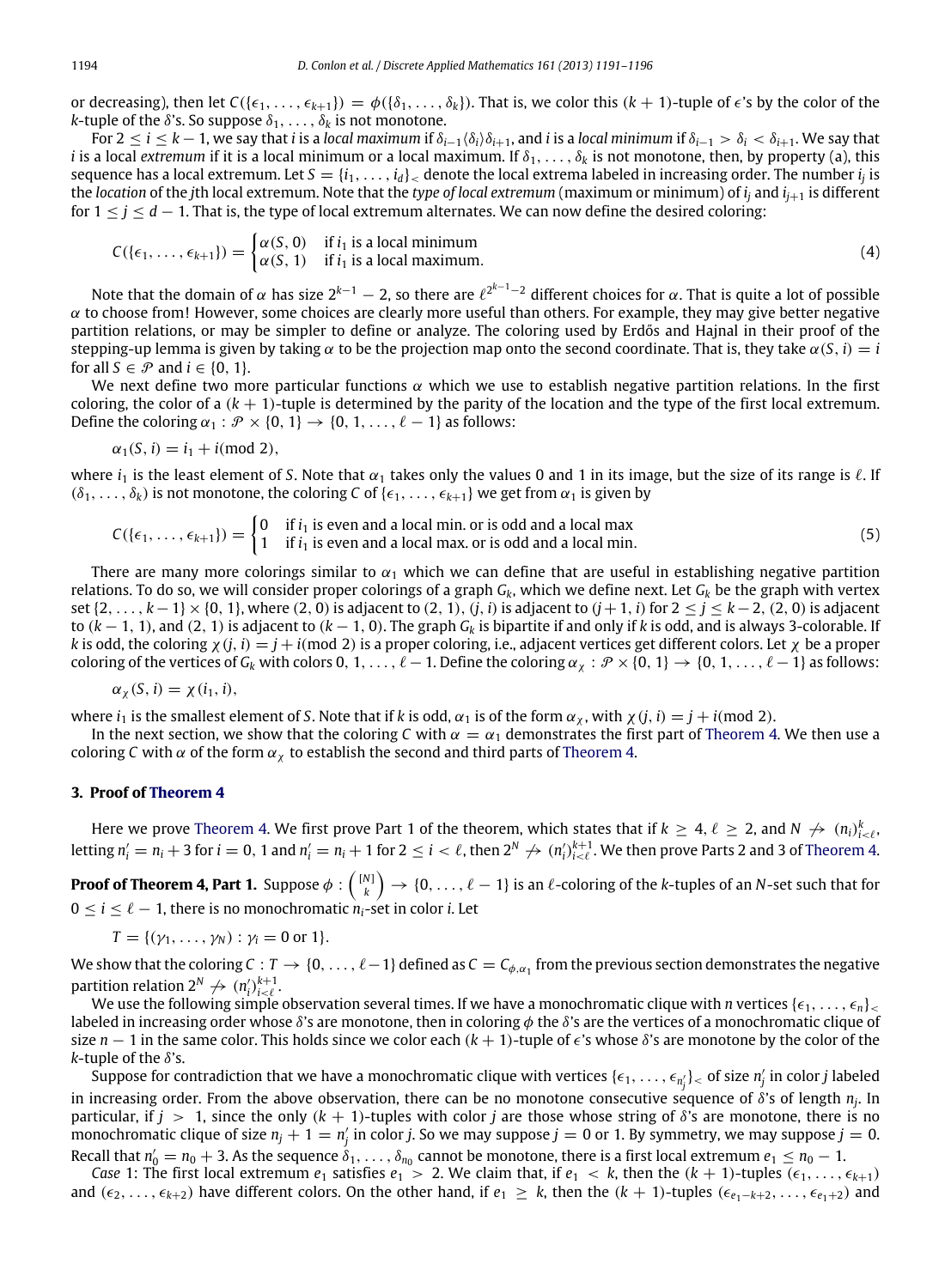(ϵ*<sup>e</sup>*1−*k*+3, . . . , ϵ*<sup>e</sup>*1+3) have different colors. Indeed, in both cases, the first local extrema for the pair of (*<sup>k</sup>* + <sup>1</sup>)-tuples are of the same type (minimum or maximum) but their locations differ by one and hence have different parities, which by [\(5\)](#page-3-0) implies that these  $(k + 1)$ -tuples have different colors. Already in this case, we use the assumption  $k \geq 4$ , for we need  $e_1 - k + 3 \leq e_1 - 1$ . More intuitively, the reason is that the *k*-tuples to which we reduce need to have at least two internal points so that when we shift to the right, a point that was extremal in the first case may remain so in the second.

*Case* 2: The first local extremum is  $e_1 = 2$ .

*Case* 2(a): 3 is a local extremum. Recall that consecutive extrema are of different types and thus the types of 2 and 3 are distinct. This implies that the  $(k+1)$ -tuples  $(\epsilon_1, \ldots, \epsilon_{k+1})$  and  $(\epsilon_2, \ldots, \epsilon_{k+2})$  have different colors. To see this, note that for each of these  $(k + 1)$ -tuples, the first local extremum is the second  $\delta$ , but these extrema are of different types, and hence by [\(5\)](#page-3-0) these  $(k + 1)$ -tuples have different colors.

*Case* 2(b): 3 is not a local extremum. As the sequence  $\delta_2, \delta_3, \ldots, \delta_{n_0+1}$  of length  $n_0$  cannot be monotone, the sequence of  $δ's$  has a second extremum  $e_2 \le n_0$ . If  $e_2 < k+1$ , then the  $(k+1)$ -tuples  $(\epsilon_2, \ldots, \epsilon_{k+2})$  and  $(\epsilon_3, \ldots, \epsilon_{k+3})$  have different colors. If  $e_2 \geq k+1$ , then the  $(k+1)$ -tuples  $(\epsilon_{e_2-k+2}, \ldots, \epsilon_{e_2+2})$  and  $(\epsilon_{e_2-k+3}, \ldots, \epsilon_{e_2+3})$  have different colors. Indeed, in either case, the first local extrema for the pair of  $(k + 1)$ -tuples are of the same type but their locations differ by one and hence have different parities, which by [\(5\)](#page-3-0) implies that they have different colors. This completes the proof of Part 1 of the theorem.  $\square$ 

The last two parts of [Theorem 4](#page-1-4) follow from the discussion at the end of the previous section together with the following lemma. The proof is similar to the previous proof.

Lemma 1. Suppose  $\phi: {[N] \choose k} \to \{0,\ldots,\ell-1\}$  is an  $\ell$ -coloring of the k-tuples of an N-set such that for  $0 \leq j \leq \ell-1$ , there is *no monochromatic nj-set in color j. Let* χ : {2, . . . , *k* − 1} × {0, 1} −→ {0, 1, . . . , ℓ − 1} *be a proper coloring of the vertices of the graph G<sup>k</sup> defined at the end of the previous section. Then the coloring C*φ,α<sup>χ</sup> *defined at the end of the previous section has no monochromatic* ( $n_j + 2$ )-set in color j if j is a color used by x, and x has no monochromatic ( $n_j + 1$ )-set in color j if j is a color *not used by* χ*.*

**Proof.** For each color *j* not used by  $\chi$ , the only  $(k + 1)$ -tuples  $\{\epsilon_1, \ldots, \epsilon_{k+1}\}$  of color *j* are those whose corresponding sequence of δ's is monotonic. Hence, as we already explained in the proof of the first part of [Theorem 4,](#page-1-4) for each color *j* not used by  $\chi$ , there is no monochromatic clique of size  $n_j + 1$  in color *j* in coloring  $C_{\phi, \alpha_\chi}$ .

So suppose for contradiction that there is a color *j* used by  $\chi$  such that the coloring  $C_{\phi,\alpha_\chi}$  has a monochromatic clique  $\{\epsilon_1, \ldots, \epsilon_{n_i+2}\}$  in color *j*. As we color the  $(k+1)$ -tuples of  $\epsilon$ 's whose  $\delta$ 's are monotone by the color of the *k*-tuples of the δ's, there is no monotone consecutive sequence of δ's of length  $n_j$ . As the sequence  $\delta_1,\ldots,\delta_{n_j}$  cannot be monotone, there is a first local extremum  $e_1 \leq n_j - 1$ .

*Case* 1: The first local extremum  $e_1$  satisfies  $e_1 > 2$ . If  $e_1 < k$ , then the  $(k + 1)$ -tuples  $(\epsilon_1, \ldots, \epsilon_{k+1})$  and  $(\epsilon_2, \ldots, \epsilon_{k+2})$ have different colors. If  $e_1 \geq k$ , then the  $(k + 1)$ -tuples  $(\epsilon_{e_1-k+2}, \ldots, \epsilon_{e_1+2})$  and  $(\epsilon_{e_1-k+3}, \ldots, \epsilon_{e_1+3})$  have different colors. Indeed, in either case, the first local extrema for the pair of  $(k + 1)$ -tuples are of the same type but their locations differ by one and hence, since, for all  $2 \le j \le k - 2$  and  $i = 0$  or  $1$ ,  $\chi(j, i) \neq \chi(j + 1, i)$ , these  $(k + 1)$ -tuples have different colors.

*Case* 2: The first local extremum is  $e_1 = 2$ .

*Case* 2(a): 3 is a local extremum. The  $(k + 1)$ -tuples  $(\epsilon_1, \ldots, \epsilon_{k+1})$  and  $(\epsilon_2, \ldots, \epsilon_{k+2})$  have different colors. Indeed, for each of these ( $k + 1$ )-tuples, the first local extremum is the second  $\delta$ , but they are of different types, and hence, since  $\chi$  (2, 0)  $\neq \chi$  (2, 1), these ( $k + 1$ )-tuples have different colors.

*Case* 2(b): 3 is not a local extremum. As the sequence  $\delta_2, \delta_3, \ldots, \delta_{n_i+1}$  of length  $n_j$  cannot be monotone, the sequence of  $\delta$ 's has a second extremum  $e_2\leq n_j$ . If  $e_2=n_j$ , then the  $(k+1)$ -tuples  $(\epsilon_1,\ldots,\epsilon_{k+1})$  and  $(\epsilon_{n_j-k+2},\ldots,\epsilon_{n_j+2})$  have different colors. To see this, note that their only local extrema are the second  $\delta$  and the  $(k - 1)$ th  $\delta$ , respectively, and are of different types. Therefore, since  $\chi(2, 0) \neq \chi(k - 1, 1)$  and  $\chi(2, 1) \neq \chi(k - 1, 0)$ , these  $(k + 1)$ -tuples have different colors. Hence  $e_2 < n_j$ .

If  $e_2 < k+1$ , then the  $(k+1)$ -tuples  $(\epsilon_2, \ldots, \epsilon_{k+2})$  and  $(\epsilon_3, \ldots, \epsilon_{k+3})$  have different colors. If  $e_2 \geq k+1$ , then the  $(k+1)$ tuples ( $\epsilon_{e_2-k+2}, \ldots, \epsilon_{e_2+2}$ ) and ( $\epsilon_{e_2-k+3}, \ldots, \epsilon_{e_2+3}$ ) have different colors. Indeed, in either case, the first local extrema for the pair of  $(k + 1)$ -tuples are of the same type but their locations differ by one, which, as in case 1, implies that they have different colors. This completes the proof of the lemma.  $\Box$ 

### **Acknowledgements**

The first author's research was supported by a research fellowship from St John's College. The second author's research was supported by an NSF Graduate Research Fellowship and a Princeton Centennial Fellowship. The third author's research was supported by NSF CAREER award DMS-0812005 and by a USA-Israeli BSF grant.

#### **References**

- <span id="page-4-3"></span>[2] T. Bohman, P. Keevash, The early evolution of the *H*-free process, Invent. Math. 181 (2010) 291–336.
- <span id="page-4-1"></span>[3] F. Chung, R.L. Graham, Erdős on Graphs. His Legacy of Unsolved Problems, A.K. Peters, Ltd., Wellesley, MA, 1998.

<span id="page-4-2"></span><sup>[1]</sup> M. Ajtai, J. Komlós, E. Szemerédi, A note on Ramsey numbers, J. Combin. Theory Ser. A 29 (1980) 354–360.

<span id="page-4-0"></span><sup>[4]</sup> D. Conlon, A new upper bound for diagonal Ramsey numbers, Ann. of Math. 170 (2009) 941–960.